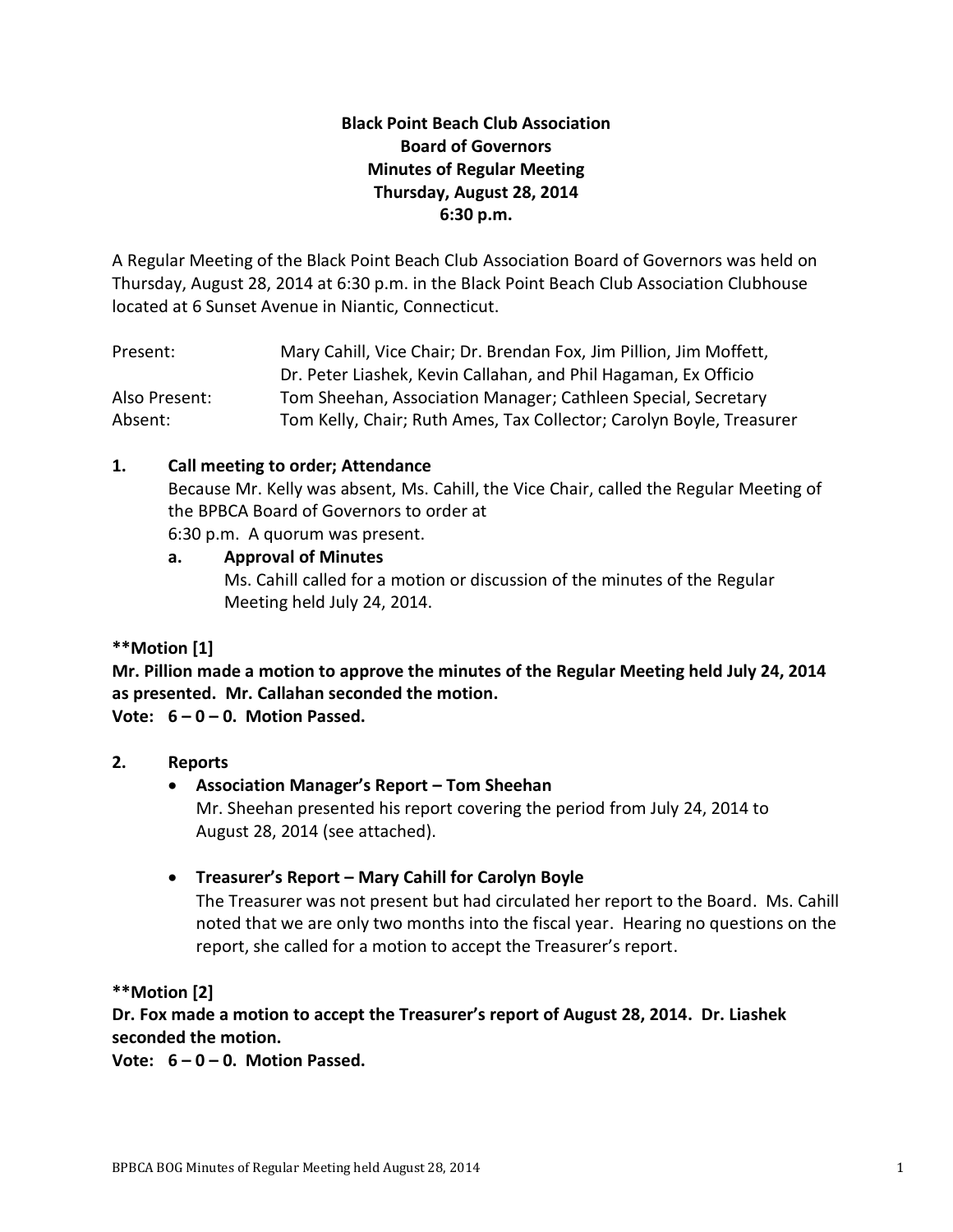# **Tax Collector – Mary Cahill for Ruth Ames**

Ms. Ames was not present at the meeting but had provided a copy of her report. The report noted that \$205,176.63 was to be collected on the 2013 Grand List; \$197,305.29 has been collected to date; \$7,871.34 is outstanding. There are 33 unpaid accounts; 1 account owes 4 years and 1 account owes 5 years. Mr. Pillion asked that a copy of the Tax Collector's report be shared with all members of the Board.

# **\*\*Motion [3]**

**Dr. Fox made a motion to accept the Tax Collector's report dated August 22, 2014. Mr. Moffett seconded the motion.**

**Vote: 6 – 0 – 0. Motion Passed.**

- **Chair's Report – Tom Kelly** Mr. Kelly was not present. No report this month.
- **Ex Officio to Zoning – Mary Cahill**

Ms. Cahill reported that it was a very busy month with the Zoning Commission. There was discussion at the Zoning meeting about allowing third floors and removing the clause for pre-existing, non-conforming uses but both suggestions were voted down. Ms. Cahill encouraged Association members to attend the Zoning Commission meetings.

 **Ex Officio to the Zoning Board of Appeals – Tom Kelly** Mr. Kelly was not present. No report this month.

# **3. New Business**

# **a. Restroom Renovations**

Mr. Sheehan provided a proposal and estimates for renovations to the two restrooms and the hallway at the clubhouse (see attached report). Mr. Sheehan noted that clubhouse rentals have increased since improvements were made to the kitchen. The restrooms have not been updated since 1956, they are not up to State code, and there were 3 plumbing issues this year. For carpentry, electrical, plumbing, painting, floors and countertops, Mr. Sheehan estimates a cost of \$25,700. He provided samples of the materials that will be used in the project. He would like to start the work in early October and asked the Board to approve expenses not to exceed \$30,000 to fund the project. He expects the project to take approximately 4-6 weeks. There is approximately \$31,000 left in capital improvements and \$25,000 in the contingency fund.

The Board discussed the budget and increased rental potential. Mr. Callahan asked Mr. Sheehan to keep the Board apprised of the progress and any problems that may arise.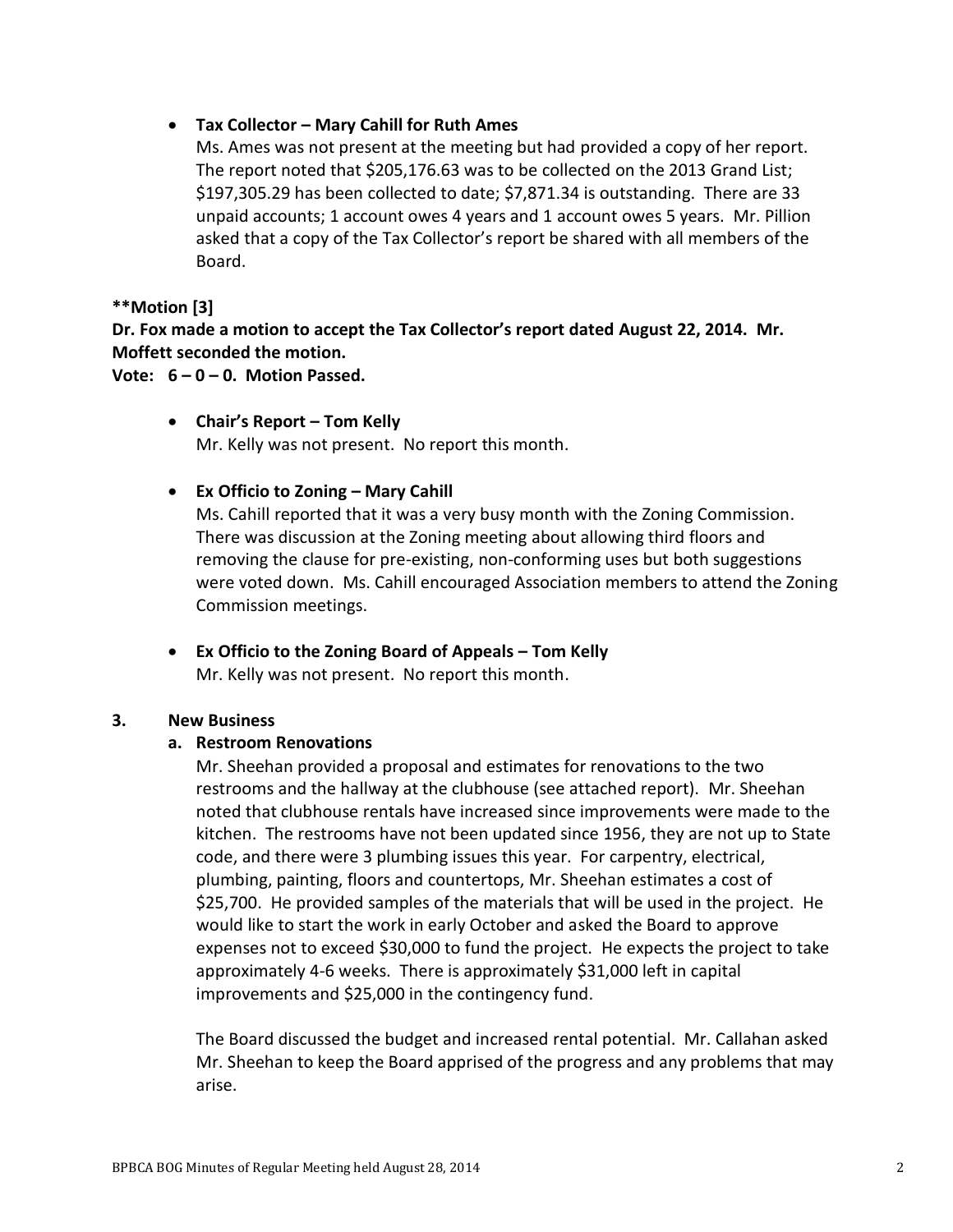# **\*\*Motion [4]**

**Dr. Fox made a motion to allow up to \$30,000 to be spent on the clubhouse restroom and hallway renovations as outlined in Mr. Sheehan's presentation. Dr. Liashek seconded the motion.**

# **Vote: 6 – 0 – 0. Motion Passed.**

# **b. No Smoking Policy**

Mr. Moffett recommended implementing a no smoking policy for the beaches. He noted that Crescent Beach passed such a policy. Ms. Cahill suggested that the Board members consider Mr. Moffett's recommendation and discuss it at the September Board meeting.

# **4. Old Business**

# **a. Update on Sea Spray Avenue right of way**

Mr. Hagaman reported that the lawyer has the maps and deeds and is ready to contact the abutters to proceed with the sale of the right of way property. Ms. Cahill asked that copies of the deeds be provided to the Board, the Association Manager and the Secretary. She called for this matter to be discussed further in Executive Session.

# **b. Monthly review of golf cart use**

No problems have been reported.

# **5. Communications**

Made available. Log attached.

# **6. Committee Reports**

No reports

# **7. Public Comment**

Mr. Gene Massey, 10 Brightwater Road, has been monitoring the activities at Millstone. Mr. Massey would like Ms. Nancy Burton to make a presentation regarding Millstone at the September meeting of the Board of Governors. Ms. Burton is an activist who is very knowledgeable about the happenings at Millstone. Mr. Massey voiced concern about violations to Black Point's construction hours. He stated that the allowed construction time of 8:00am to 6:00pm has been violated numerous times this summer and noted that at one time construction was not allowed during the summer months. He asked for stricter enforcement of the rule and asked the Board to reconsider the hours and add it to the September meeting agenda.

Mr. John Bonelli, 12 South Trail, asked that Association members in attendance be allowed to see the maps for the Sea Spray Avenue right of way matter. Mr. Bonelli and the Foley family, of 56 Sea Spray Avenue (represented by Patty DeAngelis), had questions about Parcels E and F on the map and the associated easement. They shared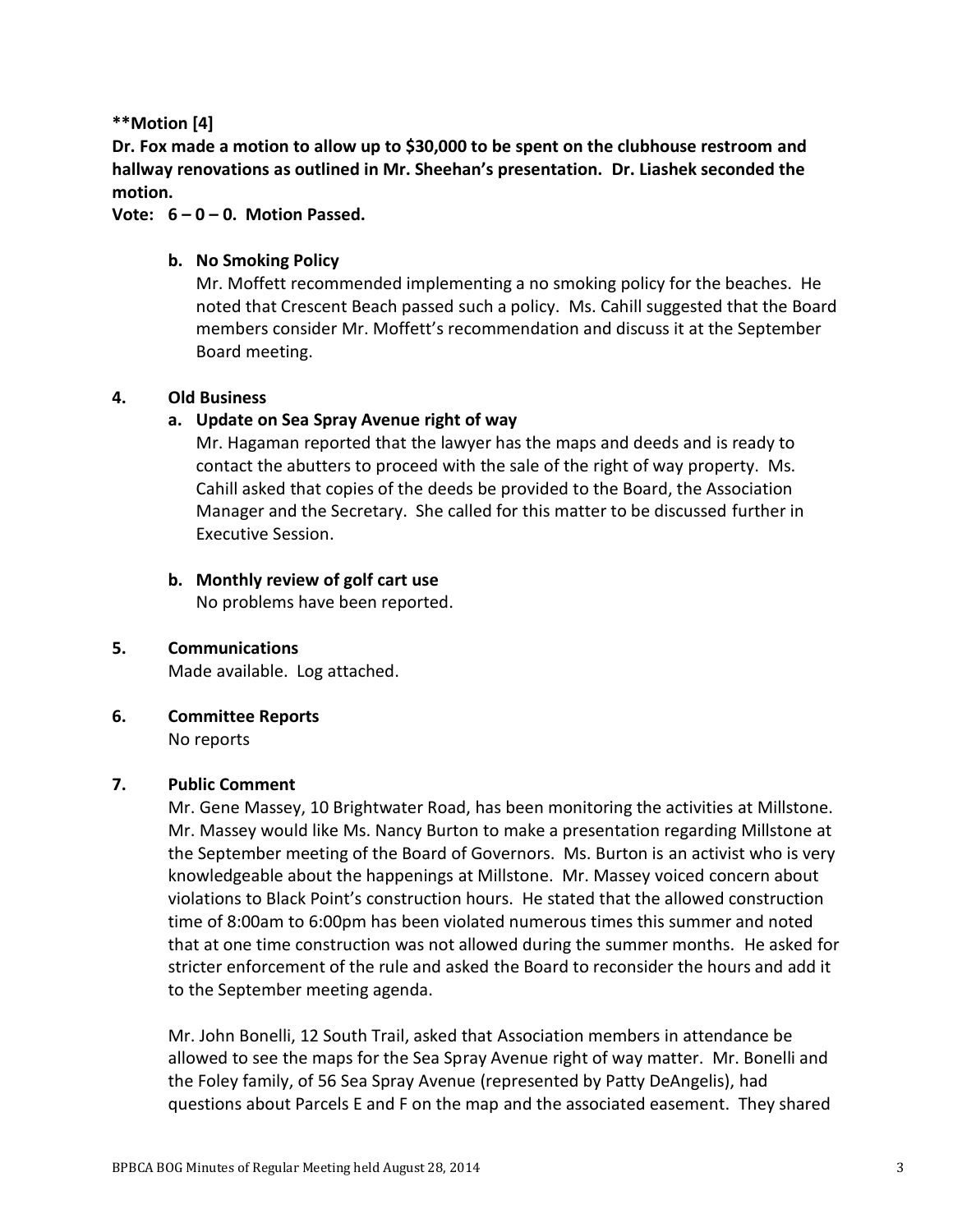their opinions with the Board. Ms. Cahill said the Board would discuss the matter in Executive Session.

Ms. Kim Craven, 46 East Shore Drive, wanted to be sure that the floor material to be used in the restroom renovation is a safe option. Mr. Sheehan assured her it is. Ms. Craven also suggested that the countertops with more of a leather look would be a better option than the polished countertop. Mr. Sheehan stated that we might use both because we will be using remnants. Ms. Craven supported Mr. Moffett's recommendation of a no smoking policy on the beaches. She reiterated her disagreement with the decision to use stickers instead of hanging tags for parking. She also asked that the information she received from the Town of East Lyme regarding beach regulations for dogs that she shared with the Board at the July 24, 2014 meeting be included with the minutes. Mr. Sheehan responded that the regulation applies to public beaches and would not apply to Black Point. (The Secretary does not have a copy of the above-referenced information and, therefore, it is not included with the minutes.)

Ms. Barbara Johnston, 35 Sea Crest Avenue, asked the Board to keep the Association members informed regarding the Sea Spray Avenue right of way.

### **8. BOG Response**

Mr. Pillion thanked Ms. DeAngelis and Mr. Bonelli for their candid comments in what is an emotional and difficult issue. He assured them and everyone present that the Board's priority is to do what is best for the Association overall and for the individual members of the Association.

#### **9. Executive Session**

# **\*\*Motion [5]**

**Mr. Callahan made a motion that the Board enter Executive Session at 7:39 p.m. to discuss legal matters. Dr. Liashek seconded the motion.**

**Vote: 6 – 0 – 0. Motion passed.**

# **\*\*Motion [6]**

**Mr. Callahan made a motion to exit Executive Session at 8:25 p.m. and return to the Regular Meeting. Dr. Fox seconded the motion.** 

**Vote: 6 – 0 – 0. Motion passed.**

# **\*\*Motion [7]**

**Based on a map prepared by David M. Coonrod, LLS, dated July 21, 2014, "Map Showing Revised Property Lines, Sea Spray Ave., Black Point Beach Club, Niantic, CT Prepared for Black Point Beach Club Association" and the 5 lots from 46 to 56 Sea Spray Avenue. The map refers to Parcels A to F, which are owned by the Black Point Beach Club Association and abut each of the above-mentioned properties. A copy of the map is on file at the clubhouse. Mr. Pillion**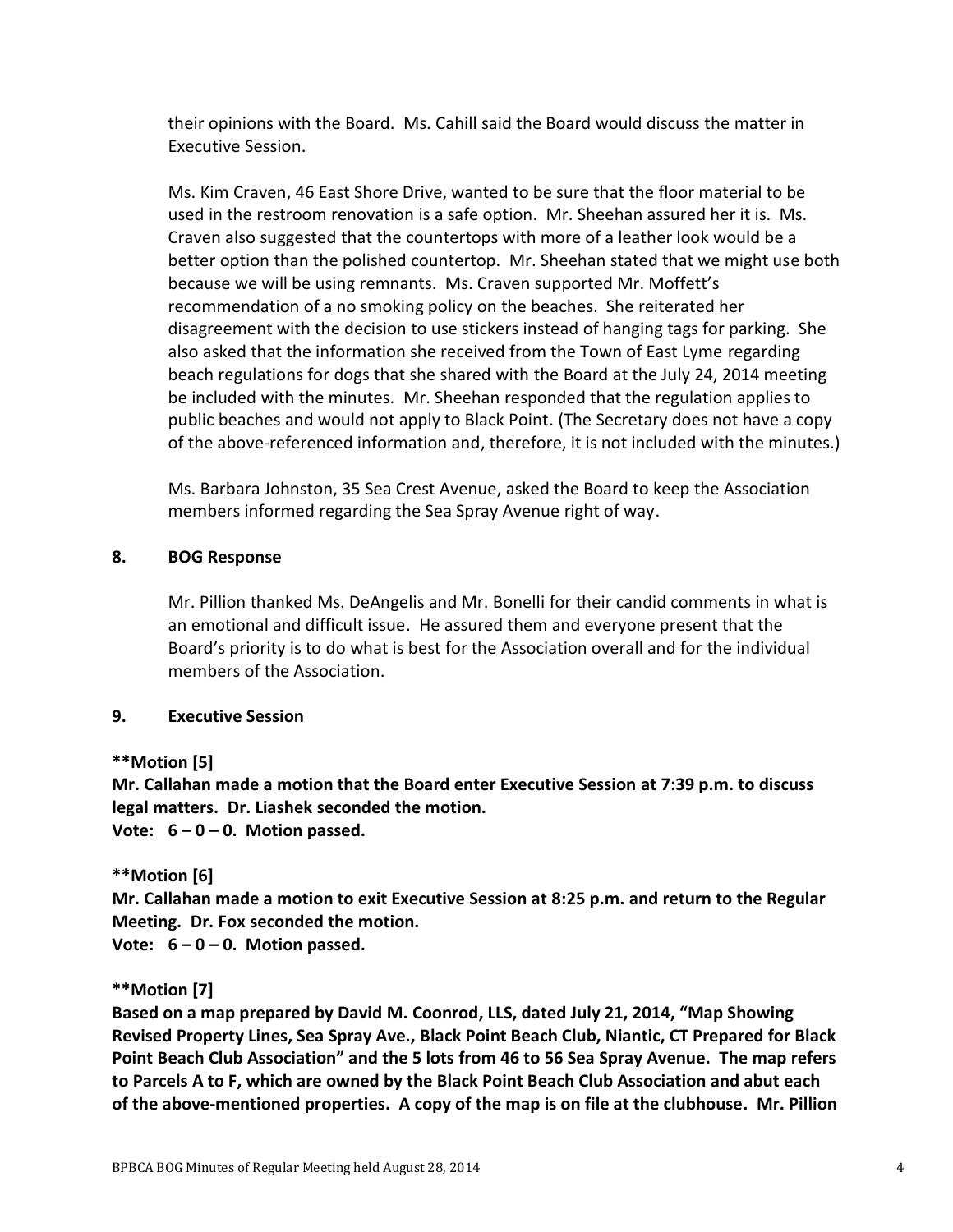**made a motion that the Board agree to sell Parcels A to E to the individual owners. Parcel F will remain the property of the Black Point Beach Club Association in perpetuity. Dr. Liashek seconded the motion.**

**Vote: 6 – 0 – 0. Motion passed.**

# **10. Adjournment**

There being no further business before the Board, Ms. Cahill called for a motion to adjourn.

# **\*\*Motion [8]**

**Dr. Liashek made a motion that the BPBCA Board of Governors Regular Meeting of August 28, 2014 be adjourned at 9:10 p.m. Mr. Pillion seconded the motion. Vote: 6 – 0 – 0. Motion passed.**

**Respectfully submitted,**

**Cathleen Special, Secretary**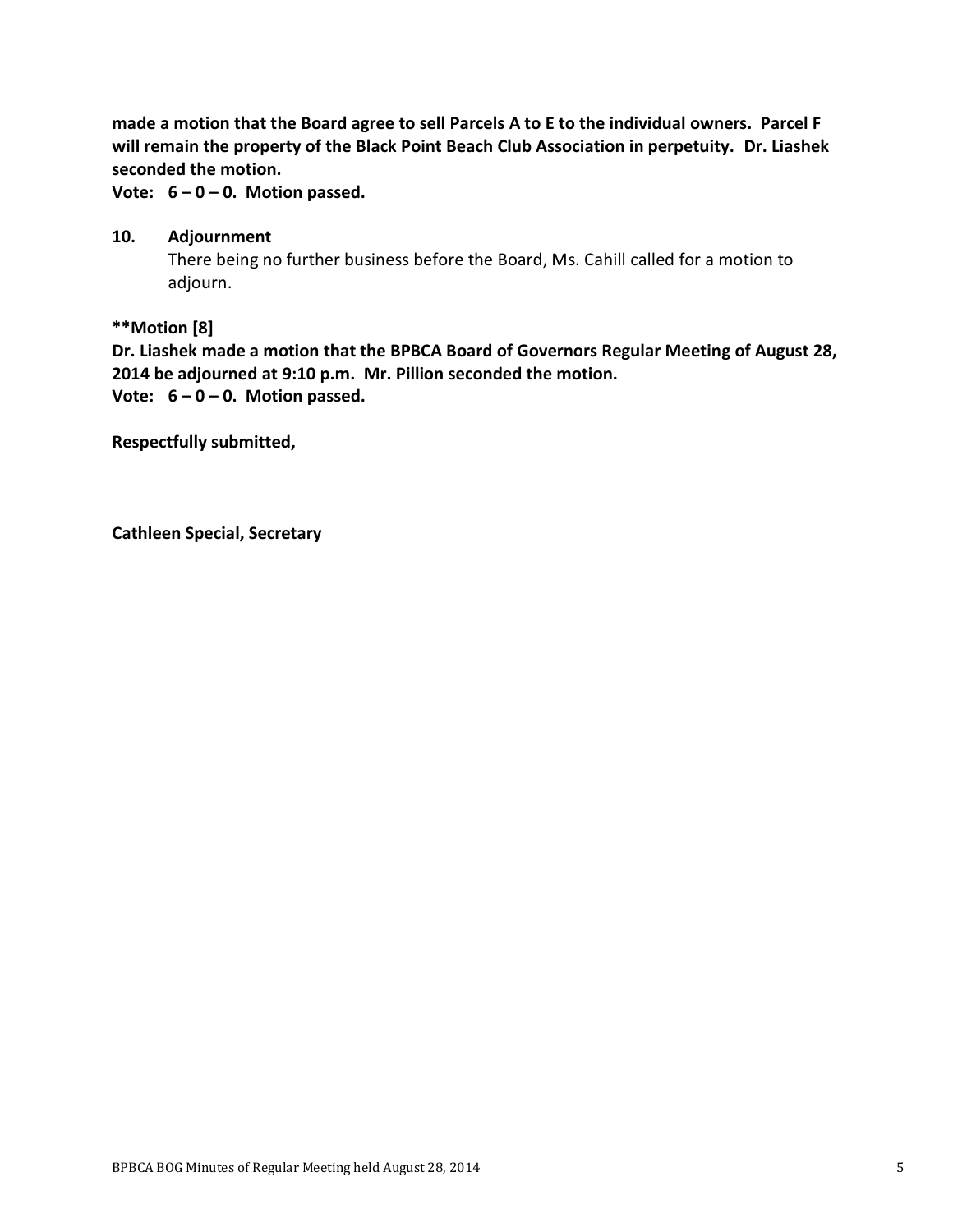Pathlien

#### **Manager's Monthly Report**

 $\sim$   $\sim$   $^{-1}$ 

#### **August 28th, 2014**

My report will be brief, as I will recap the summer of 2014 in detail on Saturday, August 30th at the Annual Information Meeting.

- P & L Marine installed the pilings on the Sea View Boat Dock on August 18th, 2014. This project is now complete, excluding the additional paperwork requirements due for DEEP and the **Army Corp of Engineers.**
- As a cost saving measurement, I cancelled Osterman Propane, and signed a 3-year supply agreement with Spicer Advanced Gas. Based on a 3 to 5 year history of propane use, Spicer recommended using only one 120-gallon tank, with automatic usage refills. There is a \$75 yearly rental fee for the tank, and Spicer has been consistently lower with price per gallon for our type of usage. We currently have 95 pounds in the Osterman tanks, and will be issued a refund when they pick up their tanks.
- All 6 Clubhouse Motion Lights have been replaced with LED energy efficient lights. The Clubhouse Flag is now illuminated from Dusk to Dawn.
- Gravel Stone has been placed at the beginning of the clubhouse driveway to the end of the building, improving the entrance to the clubhouse grounds.
- The late July heavy rainstorm with very high tides  $\bullet$ deposited excessive amounts of seaweed on the beaches. Persistent higher than usual tides and "rollers" kept pushing and keeping the seaweed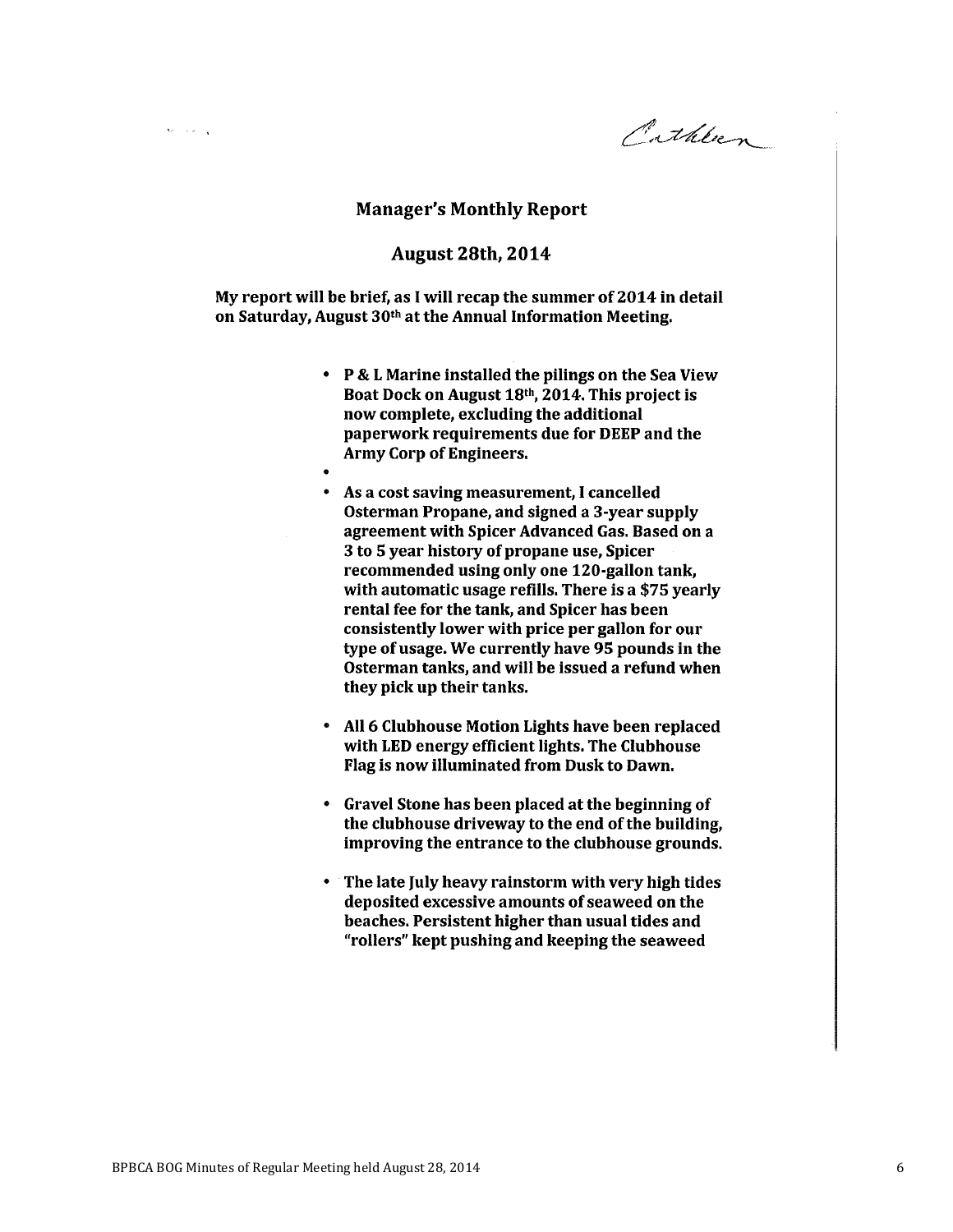on the beaches. Low tides this week finally allowed for afternoon removal of the excessive seaweed.

 $\bullet$ The same rainstorm led to a very unpleasant encounter with the owner of the house adjacent to the south side of the Sea View boat ramp. Good Samaritans removed the kayaks located on the boat beach kayak racks in front of this owner's property, and placed the kayaks over the sea wall out of harm's way. This upset the property owner who had the kayaks removed, and stated that it better never happen again. In order to avoid a repeat of this situation, the association property line has been staked and identified. This allows for adequate space to relocate the kayak racks from the boat beach to the south side of the Sea View ROW. Doing so would eliminate the need to remove the kayaks from the racks in the event of higher than normal tide situations. I request the BOG's approval to relocate the kayak racks to the south side of the Sea View ROW.

Regards,

 $\Omega_{\rm{eff}}\sim 10^{-11}$  k

**Tom Sheehan Association Manager**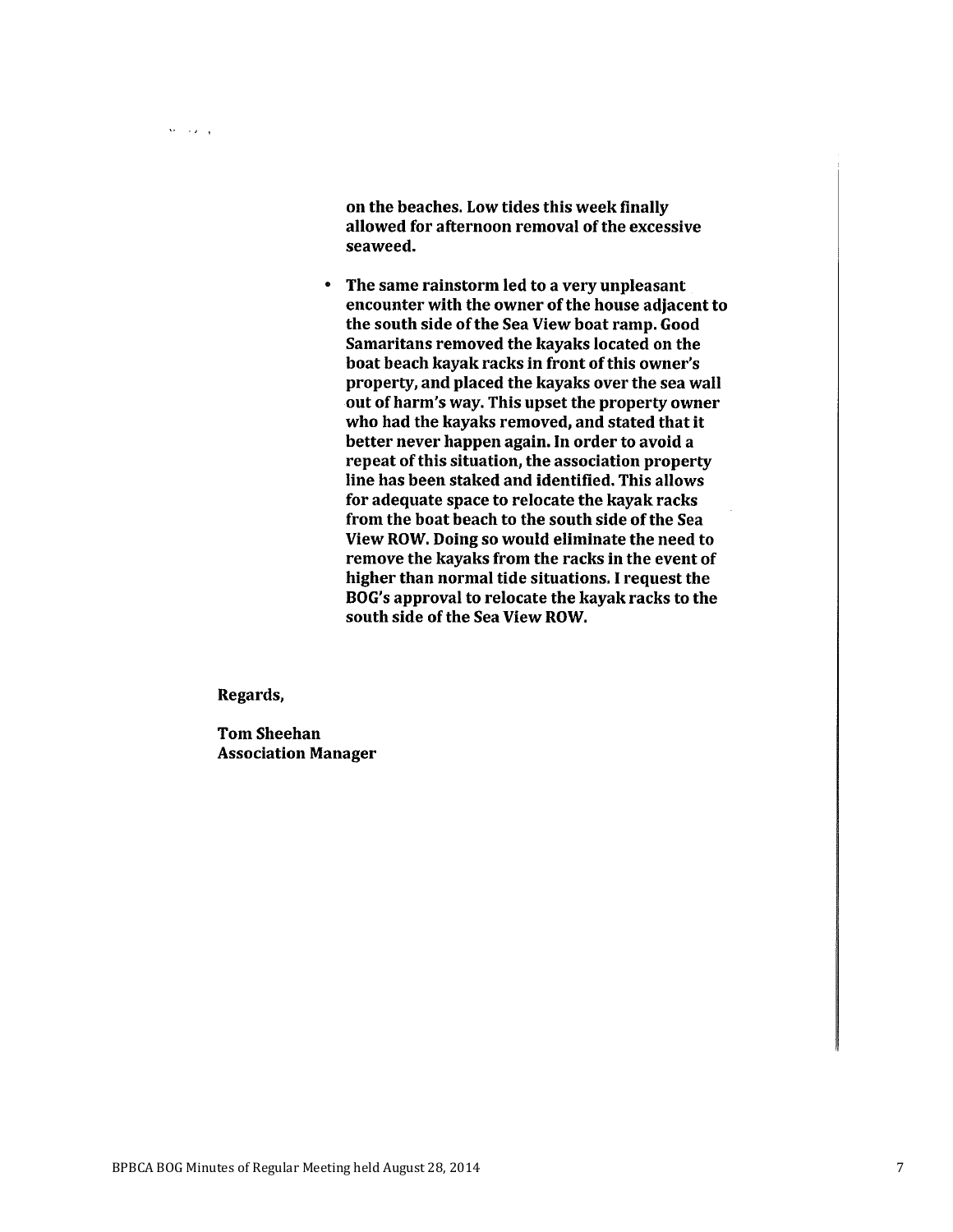Cathleen

#### **August 28th, 2014 Presentation for Bathroom Renovations**

- 1. Started talking about bathroom renovations last year. My goal this evening is to obtain a favorable vote to start actual renovations after October 6<sup>th</sup>, 2014. The bathrooms haven't been updated or improved since 1956, and are actually not in compliance with State Codes. We have worked really hard to come up with the best recommendations, and most economical solutions, with quality, long lasting products.
- 2. The contractors include: Carpenters, Plumbers, Electricians, and Painters. We have had meetings and consultations with many contractors during the past 6 weeks, to obtain a number of estimates.

#### Please allow me to explain the scope of work involved:

- 1. Carpentry: Both rooms will be gutted, without removing the current walls. First step will be laying the new tile floor in both bathrooms, including the hallway. Next step will be 6 foot vinyl bead board, topped with molding, and new sheetrock above breadboard. Next step will be new partitions, and vanity also constructed with same bead board and appropriate framing. Vanity will be built making one of the 2 sinks wheelchairs accessible; the other vanity will have a lockable cabinet base. Carpenter will also do new baseboards, and install new doors.
- 2. Electrical: Remove current light fixtures, electric baseboards, and thermostats. Replace switches in restrooms with occupancy switches. Each restroom will get 5 Juno recessed cam lights in ceilings. Replace electric baseboards with new energy efficient baseboards, as well as new energy efficient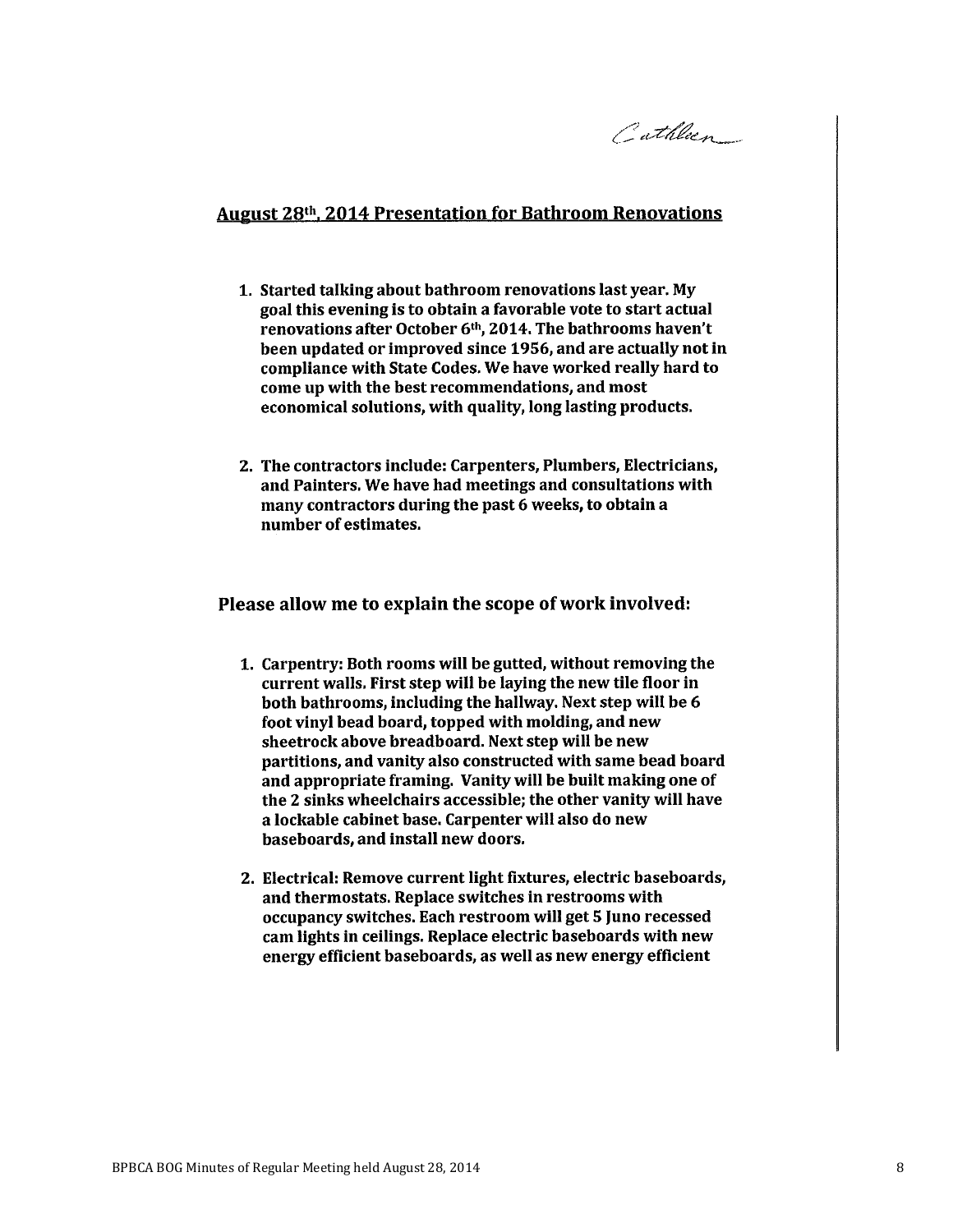digital thermostats. Add vanity lights over sinks. New energy efficient 20 AMP dedicated circuit hand dryers. Call for aid pull stations in each restroom, including an alert light and audible alarm on the outside of each restroom. 3 Juno light cans in Hallway.

- 3. Plumbing: Will remove all plumbing prior to start of renovation. Install 4 single lever faucets, and soap hand pumps. Replace traps and valves. Repair toilets, Repair urinal valve, Install insulating kits on traps and valves.
- 4. Painting: Paint all vinyl bead board, trim, new doors, and ceilings.
- 5. Floors: Full Body Porcelain Tile recommended, Wavy Texture recommended, as well as a Freeze Thaw Stable Product.
- 6. Sink Tops and Sinks: Will be looking for remnant pieces for countertops.

I look forward to a ribbon cutting ceremony in the Spring of 2015!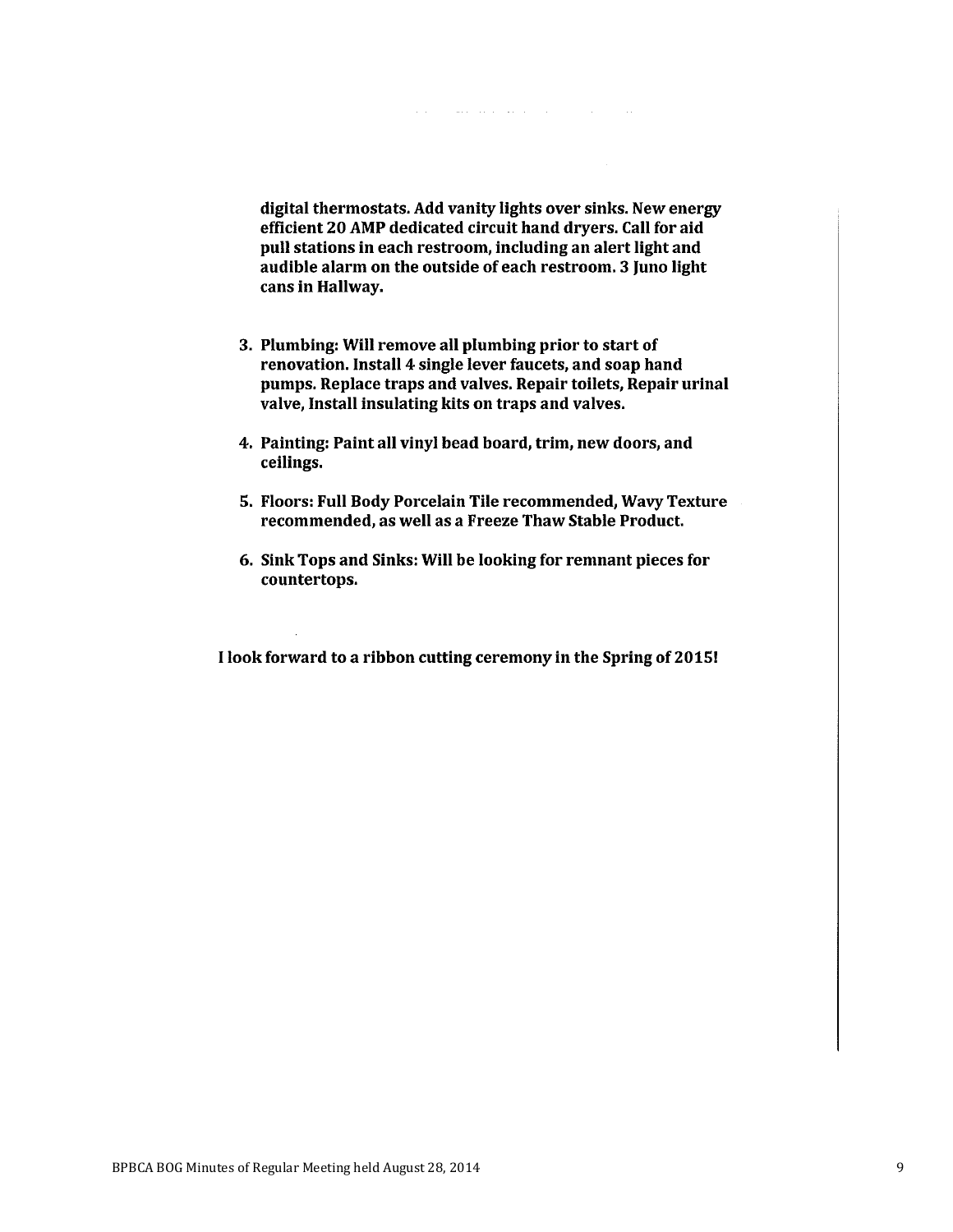# **Estimates**

| Carpentry:                      | \$14,000 |
|---------------------------------|----------|
| Electrical<br>$\sim$ 100 $\sim$ | \$3,000  |
| Plumbing :                      | \$3,000  |
| Painting:                       | \$1,500  |
| <b>Floors</b> :                 | \$1,200  |
| Countertops :                   | \$3,000  |

TOTAL ESTIMATE = \$25,700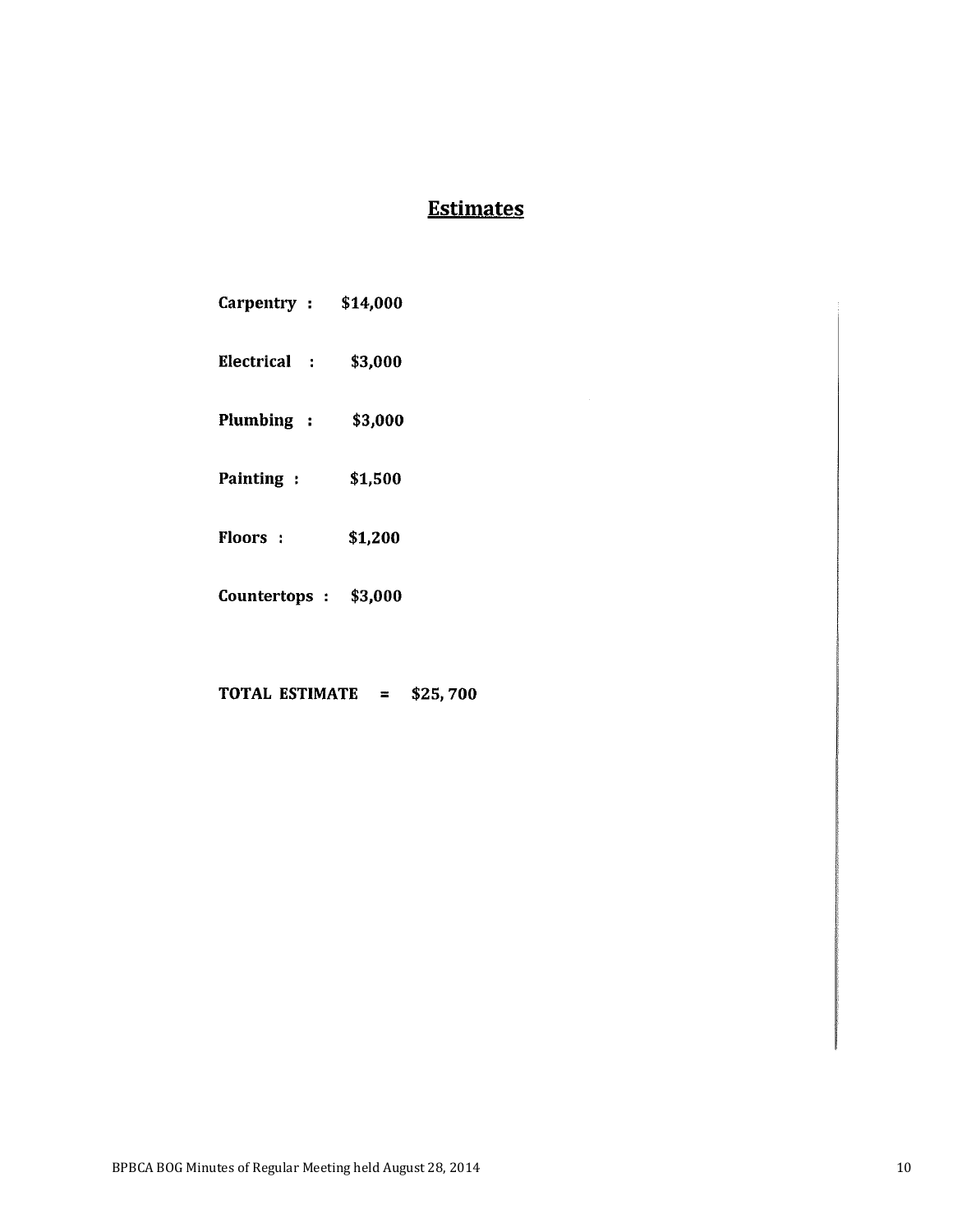### Black Point Beach Club 6 Sunset Avenue, Niantic, CT 06357 Secretary's Log 2014-15 for August 28, 2014 Regular Meeting

| Date      | To                      | From                    | Matter                       | Format      |
|-----------|-------------------------|-------------------------|------------------------------|-------------|
| 7/24/2014 | N. Cosgrove             | T. Kelly                | Appointment letter           | <b>USPS</b> |
| 7/25/2014 | A. Taylor               | T. Kelly                | Appointment letter           | <b>USPS</b> |
| 7/26/2014 | J. Manuck               | T. Kelly                | Appointment letter           | <b>USPS</b> |
| 7/27/2014 | M. Cenci                | T. Kelly                | Appointment letter           | <b>USPS</b> |
| 7/28/2014 | S. Sanzaro              | T. Kelly                | Appointment letter           | <b>USPS</b> |
| 7/25/2014 | C. Special              | T. Sheehan              | E-blast regarding K1         | email       |
|           |                         |                         | distribution                 |             |
| 7/25/2014 | Webmaster               | C. Special              | E-blast regarding K1         | email       |
|           |                         |                         | distribution                 |             |
| 7/27/2014 | C. Special              | T. Sheehan              | <b>Cahill Education Fund</b> | email       |
| 7/28/2014 | <b>EL Town Clerk</b>    | C. Special              | <b>BOG</b> minutes for       | email       |
|           |                         |                         | posting                      |             |
| 7/28/2014 | Webmaster               | C. Special              | <b>BOG</b> minutes for       | email       |
|           |                         |                         | posting                      |             |
| 7/28/2014 | S. Smith                | C. Special              | Meeting dates/times          | email       |
|           |                         |                         | for Black Pointer            |             |
| 7/29/2014 | C. Special              | <b>Quality Printers</b> | Informational                | email       |
|           |                         |                         | Meeting                      |             |
| 7/29/2014 | C. Special              | G. Hickey               | Sandcastle contest           | email       |
| 7/29/2014 | C. Special              | <b>B. Johnston</b>      | Zoning Commission            | email       |
|           |                         |                         | minutes                      |             |
| 7/29/2014 | K. Zmitruk              | C. Special              | Zoning Commission            | email       |
|           |                         |                         | minutes                      |             |
| 7/31/2014 | C. Special/M. Cahill/P. | <b>B. Johnston</b>      | <b>Noise</b>                 | email       |
|           | Formica                 |                         | ordinance/constructi         |             |
|           |                         |                         | on hours                     |             |
| 7/31/2014 | N. Cosgrove/D.          | C. Special              | <b>Noise</b>                 | email       |
|           | Murray                  |                         | ordinance/constructi         |             |
|           |                         |                         | on hours                     |             |
| 7/31/2014 | C. Special              | T. Sheehan              | August                       | email       |
|           |                         |                         | calendar/clubhouse           |             |
|           |                         |                         | rental                       |             |
| 7/31/2014 | C. Special              | <b>Quality Printers</b> | Proof - Informational        | email       |
|           |                         |                         | Meeting postcard             |             |
| 8/1/2014  | C. Boyle                | C. Special              | <b>Quality Printers</b>      | email       |
|           |                         |                         | invoice                      |             |
| 8/1/2014  | C. Special              | <b>B. Johnston</b>      | Question about               | email       |
|           |                         |                         | change to rules              |             |
| 8/4/2014  | C. Special              | <b>Quality Printers</b> | Postcard mailing             | email       |
| 8/5/2014  | C. Special              | <b>B.</b> Johnston      | CAZEO study                  | email       |
| 8/7/2014  | C. Special              | C. Boyle                | Women's Club                 | email       |
|           |                         |                         |                              |             |